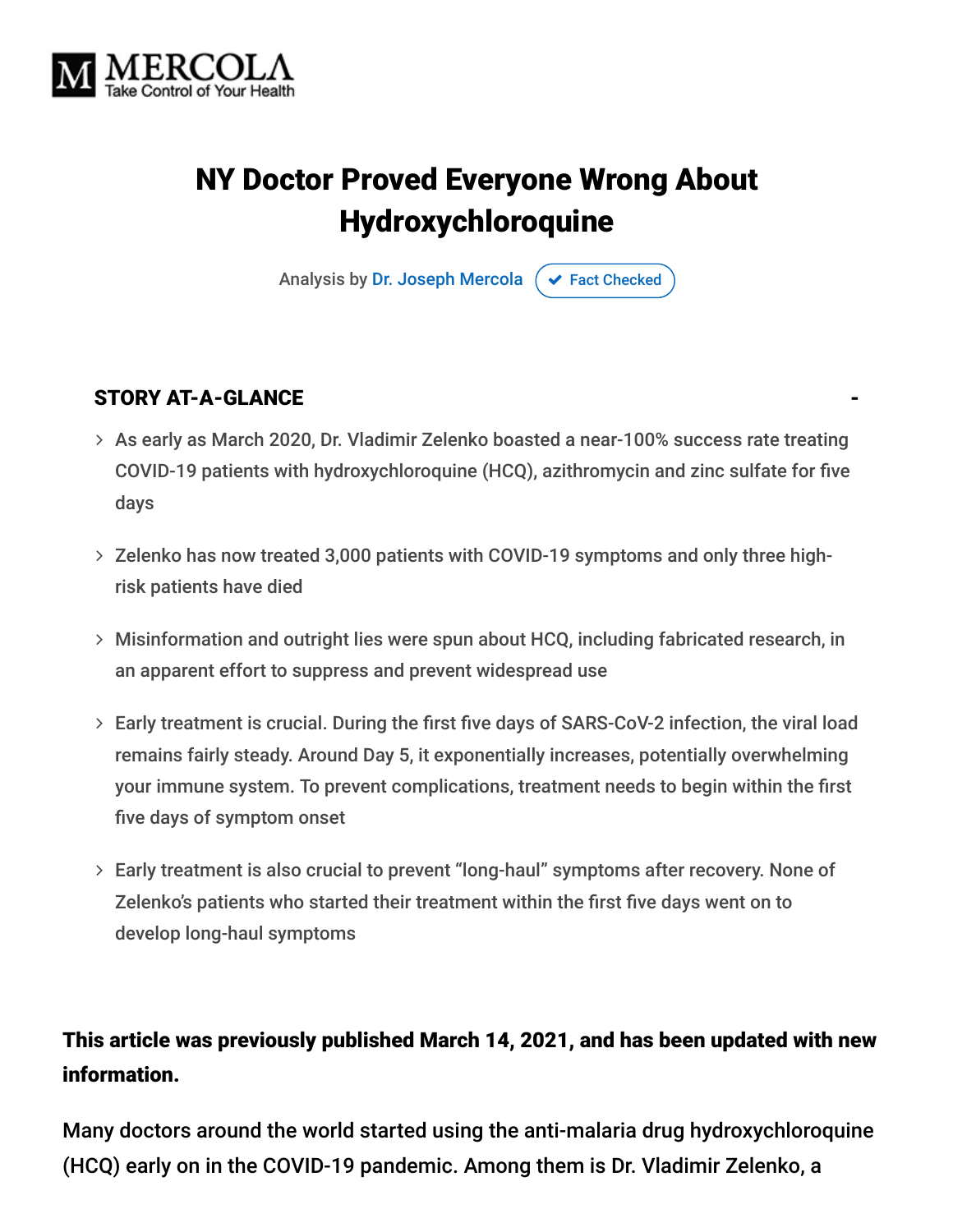practicing physician in a Jewish community in Monroe, New York.

He garnered national attention in March 2020 when he told radio host Sean Hannity that he'd had a near-100% success rate treating COVID-19 patients with HCQ, azithromycin and zinc sulfate for five days.<sup>1</sup> "I've seen remarkable results; it really prevents progression of disease, and patients get better," he said at the time.

In response, county health officials said Zelenko's claims were "unsubstantiated" and urged residents to listen to public health officials. $^2$  In this interview, he explains how HCQ works against COVID-19, and discusses the lies spun about the drug to suppress its widespread use. Zelenko had a very active Twitter account and would get millions of views on his tweets, and like many other truth tellers in this crazy pandemic, he was censored and recently removed from Twitter.

*"When we have a large population of people that need to be treated, it has to be oral, cheap, safe and effective,"* he says. *"By the way, this is not new. This information was known in 2005 — even before.*

*There are papers with [Dr. Anthony] Fauci's name on it, calling [HCQ] a miracle drug. Fauci called HCQ a vaccine. There's a paper in which he called it an absolute dream treatment and vaccine. So, it's conveniently forgotten but that's what it is. It's a matter of scientific record."*

What is most impressive to me is that he, through deep research and trial and error in the trenches, determined an incredibly effective protocol, and he did this under enormous personal health challenges. During the spring of last year, he was diagnosed with a type of pulmonary sarcoma that is typically considered terminal, and although improved, he continues to be under treatment for this condition.

### Finding Solutions to Avoid a Death Trap

As SARS-CoV-2 swept through his tight-knit Jewish community, Zelenko was seeing anywhere from 50 to 250 patients per day. At this point, he's treated more than 3,000 patients with COVID-19-related symptoms. Only one-third of them actually received the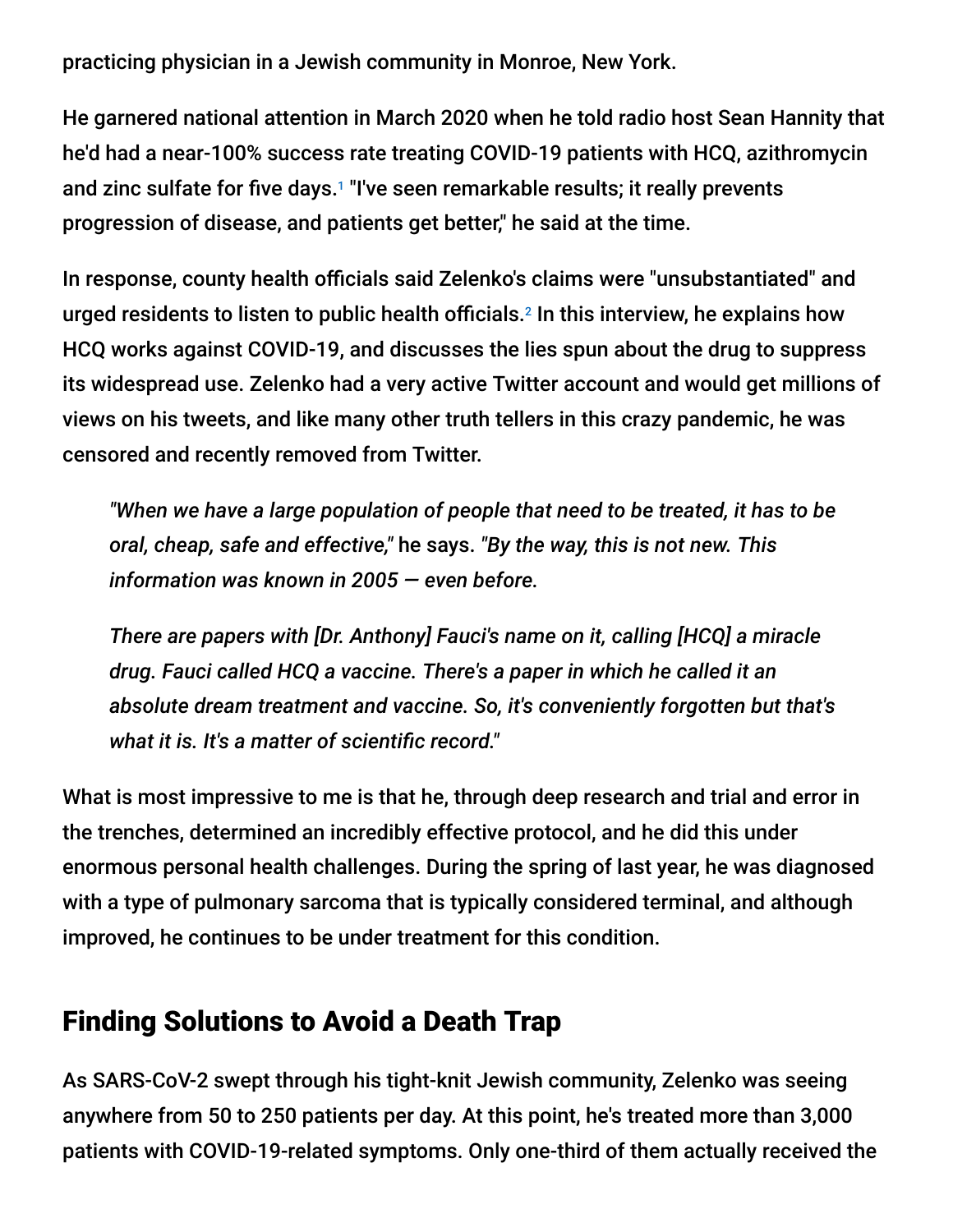triple-drug regimen. The remaining two-thirds were in low-risk categories and did not need drug treatment.

In all, Zelenko has only had 15 patients who ended up requiring hospitalization, four of whom were intubated. All were eventually successfully extubated and have recovered. The remaining 11 were admitted for intravenous antibiotics for pneumonia. In all, only three of his high-risk patients died from COVID-19, which puts the mortality rate for this treatment at just 0.3%.

*"You cannot ignore that. That's not even counting the risk stratification patients, which I chose not to treat. In other words, I was able to tell these patients, 'I know you're going to be fine. Go home, and you'll be fine.' And that has value.*

*If you include those, the mortality rate is even less. And this has been reproduced. You don't have to listen to me. You can call it anecdotal all you want, but there are now Harvard professors of virology with 4,000 patient experiences.*

*Dr. George Fareed, for example, or Dr. Harvey Risch from Yale School of Epidemiology, who has shown that it's absolutely statistically proven that HCQ used in the prehospital setting is absolutely effective. It's impossible for it to be a mistake,"* he says.

#### Why HCQ?

Zelenko tells the story of how he got started treating COVID-19 patients with HCQ:

*"Hospitals were near capacity and all the outpatient services were closed. Half my staff was sick and all of a sudden I had a war zone. I basically started learning triage medicine, trying to save as many people as possible.*

*At that time, the whole world had been focusing on building respirators and hospital capacity [instead of putting] emphasis on prehospital care. I found that*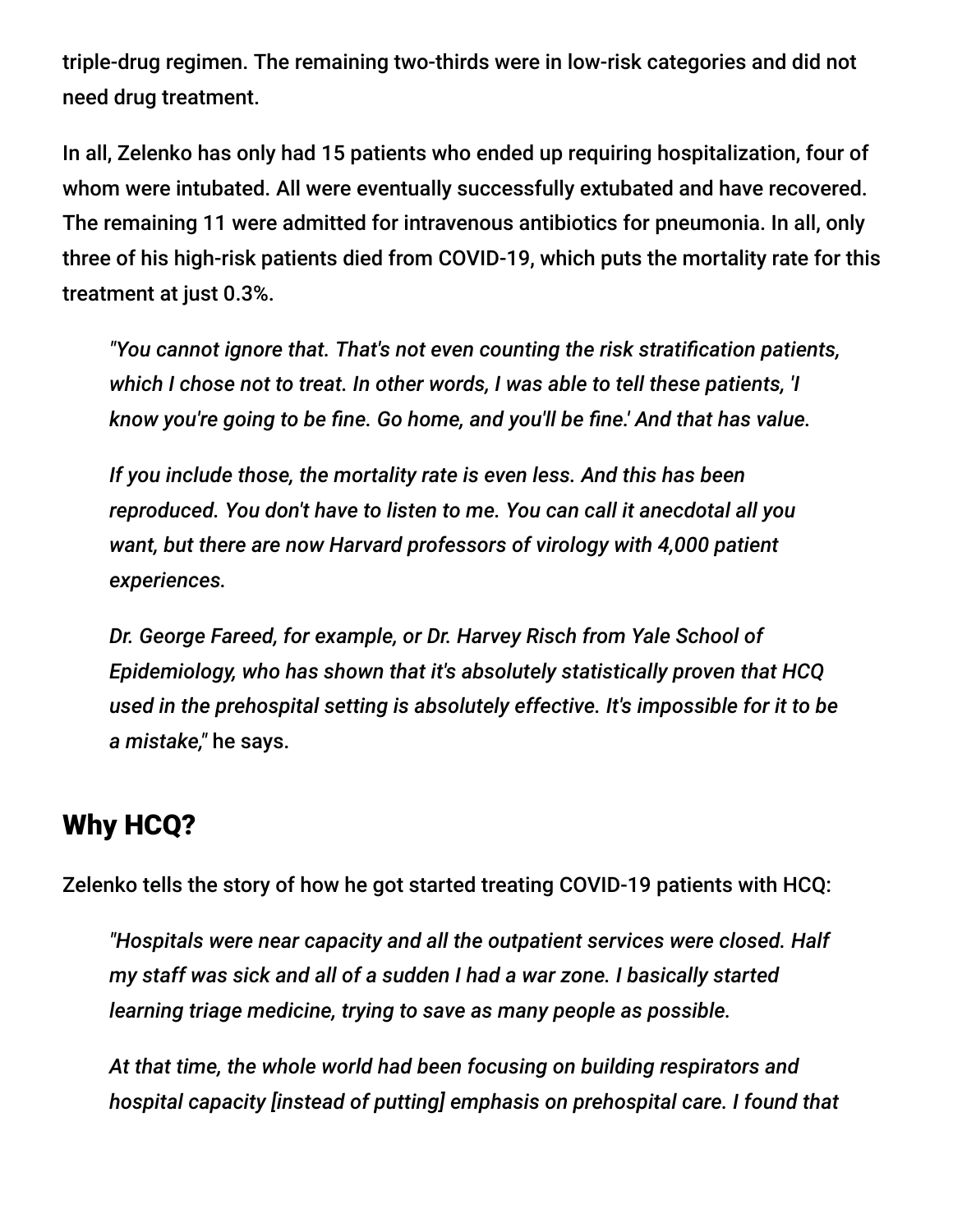*bizarre because that's never what we do in medicine. We [use] common sense and intervene in the earliest stages.*

*It's much easier to fix a small problem than a large problem. For example, someone has cancer, we don't wait for it to become metastatic disease. We treat as soon as possible. Someone has a small infection. We put the infection out.*

*If you look at the CDC, they recommend starting the treatment of influenza with antiviral drugs within the first 48 hours, not the week, except when it came to COVID-19. We were told to send patients home, and when they get sicker, send them to the hospital, where there was a good chance they were going to get intubated, especially in March and April.*

*At that point, in the city, they had mortality rates above 80%. So, it was a death sentence. None of that made sense to me at all. So, I quickly started to brush up on my virology.*

*I wanted to understand how this virus works and more importantly, what I can do about it. A series on YouTube called MedCram, Episode 34, saved the world. It explains the biology behind how zinc inhibits RNA polymerase, and the fact that zinc can't get into the cell. So, it needs help."*

Zelenko goes on to describe how he settled on HCQ, a so-called zinc ionophore, meaning it shuttles zinc into the cell. He decided to treat high-risk patients as early as possible, and this turned out to be key. Early treatment really saves lives when it comes to COVID-19. This is not a situation where the wait-and-see strategy is well-advised.

According to Zelenko, during the first five days of SARS-CoV-2 infection, the viral load remains fairly steady. Around Day 5, it exponentially increases, potentially overwhelming the immune system. This also meant he could not afford to wait for test results, which took about five days. By then, most patients would already have progressed too far.

So, if a patient exhibited symptoms, especially if they reported loss of taste or smell as well, he'd start treatment immediately. In hindsight, about 90% of the tests of people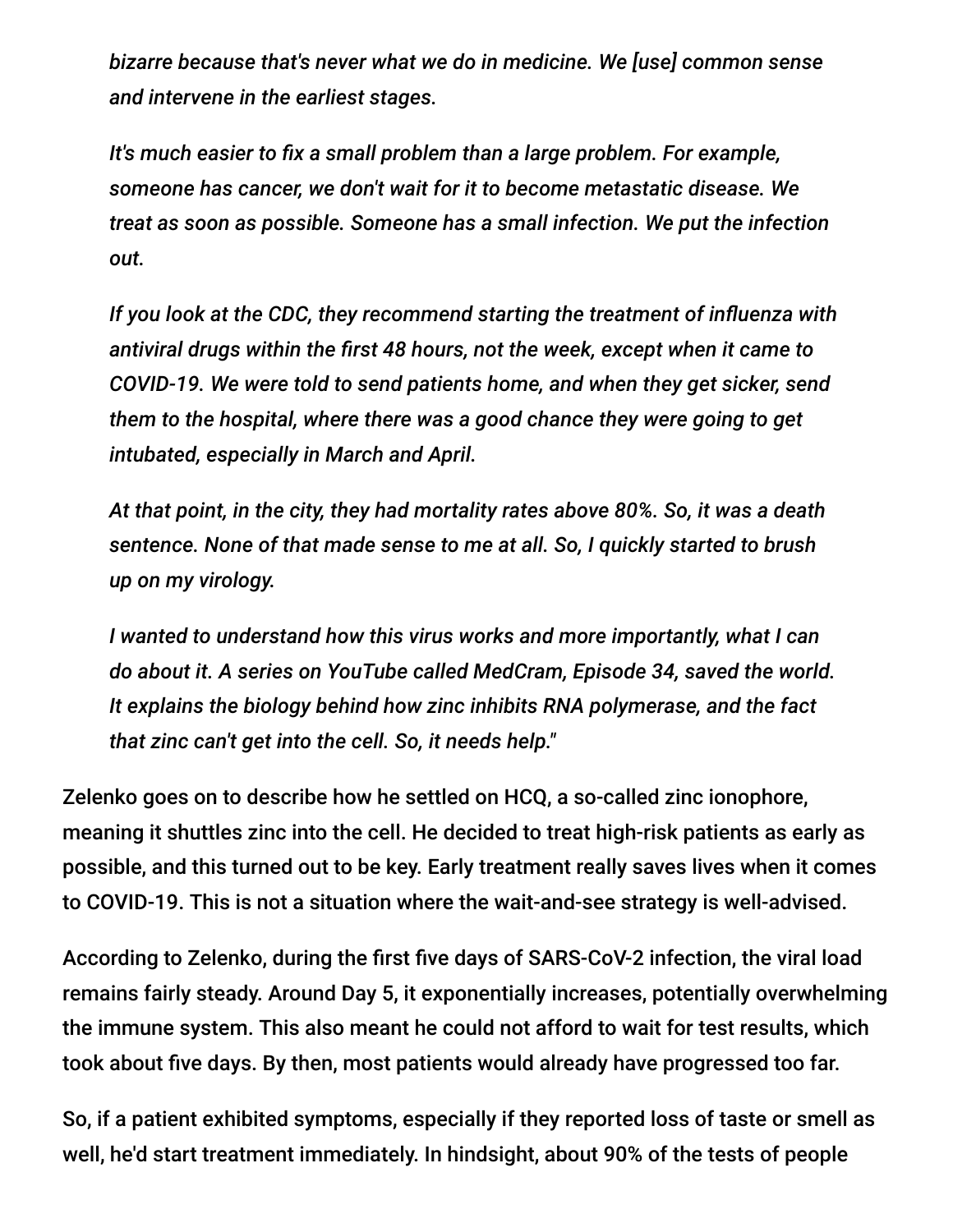experiencing symptoms had a positive test.

# The Synergy of HCQ and Zinc

Zelenko likens HCQ and zinc to a gun and a bullet. HCQ is the gun that shoots the zinc into the cell. Zinc is the silver bullet that kills the virus by inhibiting an enzyme associated with viral replication inside the cell. The antibiotic azithromycin is given to prevent bacterial pneumonia and other secondary bacterial infections that are common in COVID-19.

Today, we have even more information, of course, which means there are more tools available besides HCQ, zinc and antibiotics. Ivermectin, for example, appears very useful, especially for prevention, as do steroids and blood thinners. So, Zelenko will now tweak the treatment of individual patients based on their symptoms.

*"It's not a cookie cutter approach, but what is absolutely the same is that highrisk patients must be treated as soon as possible, within the first five days from onset of symptoms, and they all survive,"* he says.

### The Psychological Operation Against HCQ

Unfortunately, as discussed by Zelenko, there was essentially a "psychological operation" put into place to scare people away from HCQ. A big part of that was turning it into a political issue. From the start, doctors who used the drug were threatened with the loss of their medical license, which is unheard of for a drug with such a long history of safe use.

The U.S. government made matters worse by only issuing emergency use authorization for in-hospital use and not for outpatient settings. Meanwhile, HCQ has been used for about 60 years in people with chronic conditions such as lupus and rheumatoid arthritis.

*"So, the hypocrisy, the loss of common sense, the outright indoctrination killed a lot of people,"* Zelenko says*. "The root cause of it is the way we educate*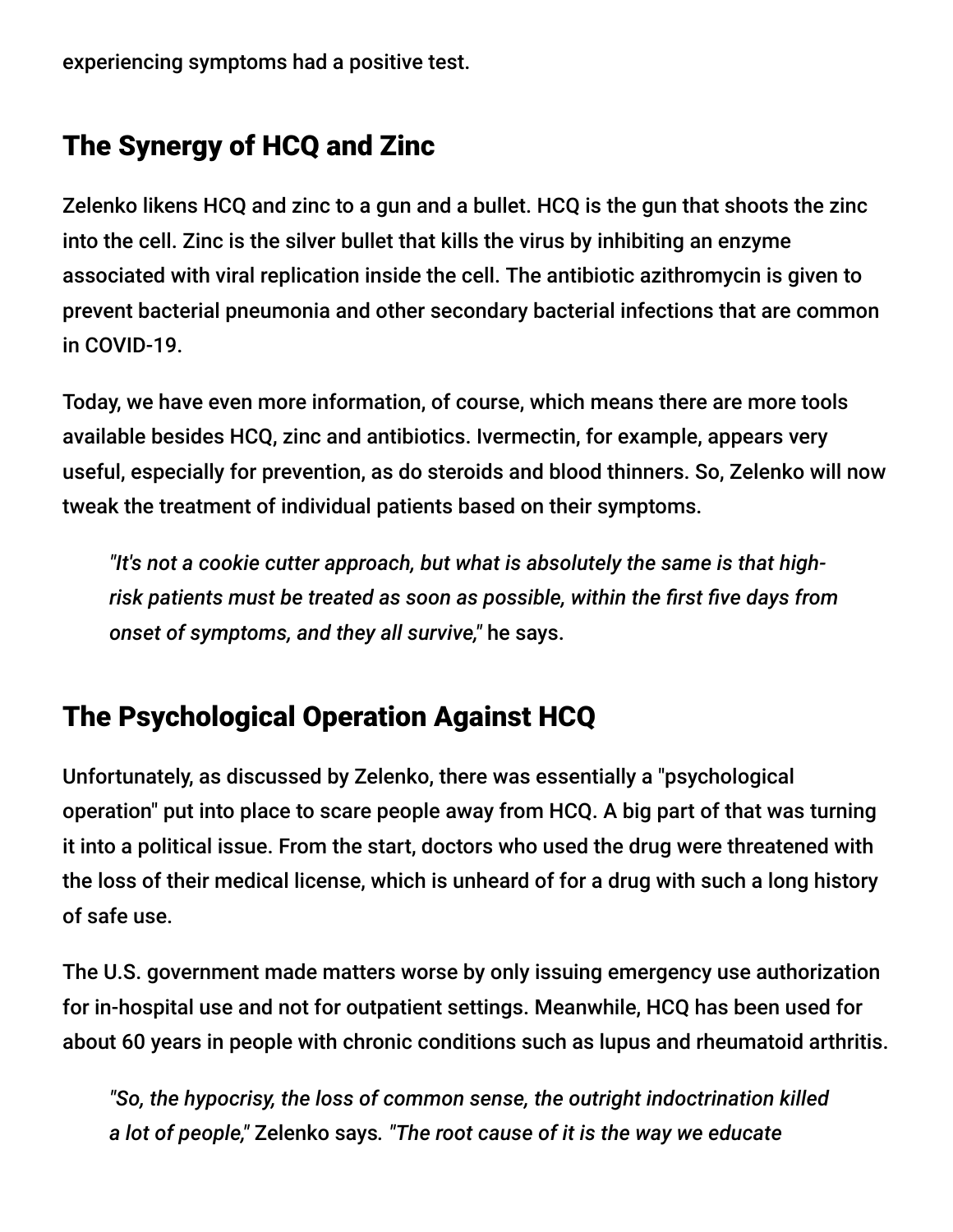*people. It used to be that higher education was about teaching critical thought and deductive reasoning, analytical analysis.*

*Now we indoctrinate people into responding to stimuli like dogs, like automatons, like robots. Common sense no longer matters. That's my critique of higher education and why I think many physicians fell into the trap. Also, this country was traumatized. Even if a doctor was willing to give it, patients were afraid to take it."*

The biggest reason for the fear was unfortunately due to falsified studies and trials using toxic doses. It's difficult to not suspect an ulterior motive in light of those facts. As noted by Zelenko, a main component of pandemic response, namely prehospital or outpatient treatment, was suppressed.

The question is why? One obvious reason was that it was a presidential election year, and then-president Trump came out in support of HCQ in March 2020. His announcement sparked immediate backlash from a chronically hostile media. "There were plenty of people willing to use every possible way to vilify the president and to discredit anything that might give him a win," Zelenko says.

Then, of course, there were financial interests at play. Millions of dollars were being invested into new drugs like remdesivir, for example  $-$  a drug that costs more than \$3,000 per treatment and is only for in-hospital use.

Hospitals were also paid tens of thousands of dollars more for COVID-19 patients, so there was no lack of incentive to get people into the hospital and keep them there either. Meanwhile, Zelenko's early outpatient treatment costs about \$20.

#### Fraudulent Studies Fueled Distrust

As for the fraudulent and misleading studies, the first to raise alarm was a VA study in Virginia, which found HCQ didn't prevent death. However, they only used it on late-stage patients who were already on ventilators. From there, they incorrectly extrapolated that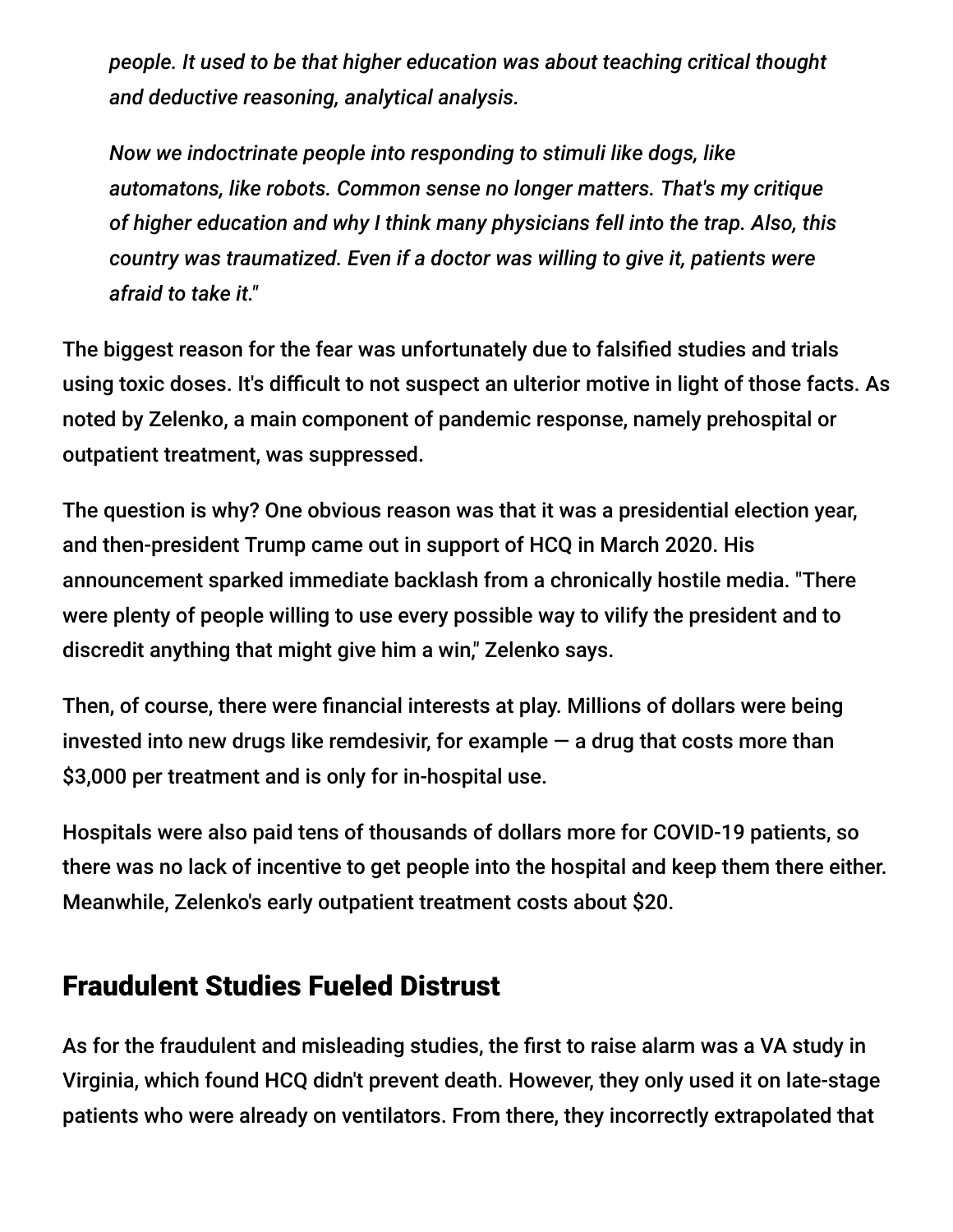it would not be helpful in earlier stages, which simply isn't true. Other trials simply used the wrong dosage.

While doctors reporting success with the drug are using standard doses around 200 mg to 400 mg per day for either a few days or maybe a couple of weeks, studies such as the Bill & Melinda Gates-funded<sup>3</sup> Recovery Trial used 2,400 mg of hydroxychloroquine during the first 24 hours  $-$  three to six times higher than the daily dosage recommended $4$   $-$  followed by 400 mg every 12 hours for nine more days for a cumulative dose of 9,200 mg over 10 days.

Similarly, the Solidarity Trial,<sup>5</sup> led by the World Health Organization, used 2,000 mg on the first day, and a cumulative dose of 8,800 mg over 10 days. These doses are simply too high. More is not necessarily better. Too much, and guess what? You might kill the patient. As noted by Zelenko, these doses are "enough to kill an elephant."

It's really unclear as to why these studies used such enormous doses, seeing how the dosages this drug is normally prescribed in, for a range of conditions, never go that high. "All those studies did was prove that if you poison someone with lethal doses of a drug, they're going to die," Zelenko says.

Then there was the famous Lancet study that the World Health Organization used to justify essentially banning HCQ. This study was withdrawn when it was discovered that the data had been completely and utterly fabricated with falsely generated data from a fly-by-night company. It was supposed to be a meta-analysis of about 90,000 patients, which showed HCQ had lethal effects.

Unfortunately, before it was withdrawn, this fake study resulted in the WHO (or to quote Zelenko, the "world homicide organization") putting a moratorium on the use of HCQ, which didn't improve public trust in the drug. Even more egregious, the U.S. Food and Drug Administration used that fake paper as one of its justifications for removing the emergency use authorization for HCQ, even though the study had already been retracted.

### Suppression of HCQ Needlessly Killed Tens of Thousands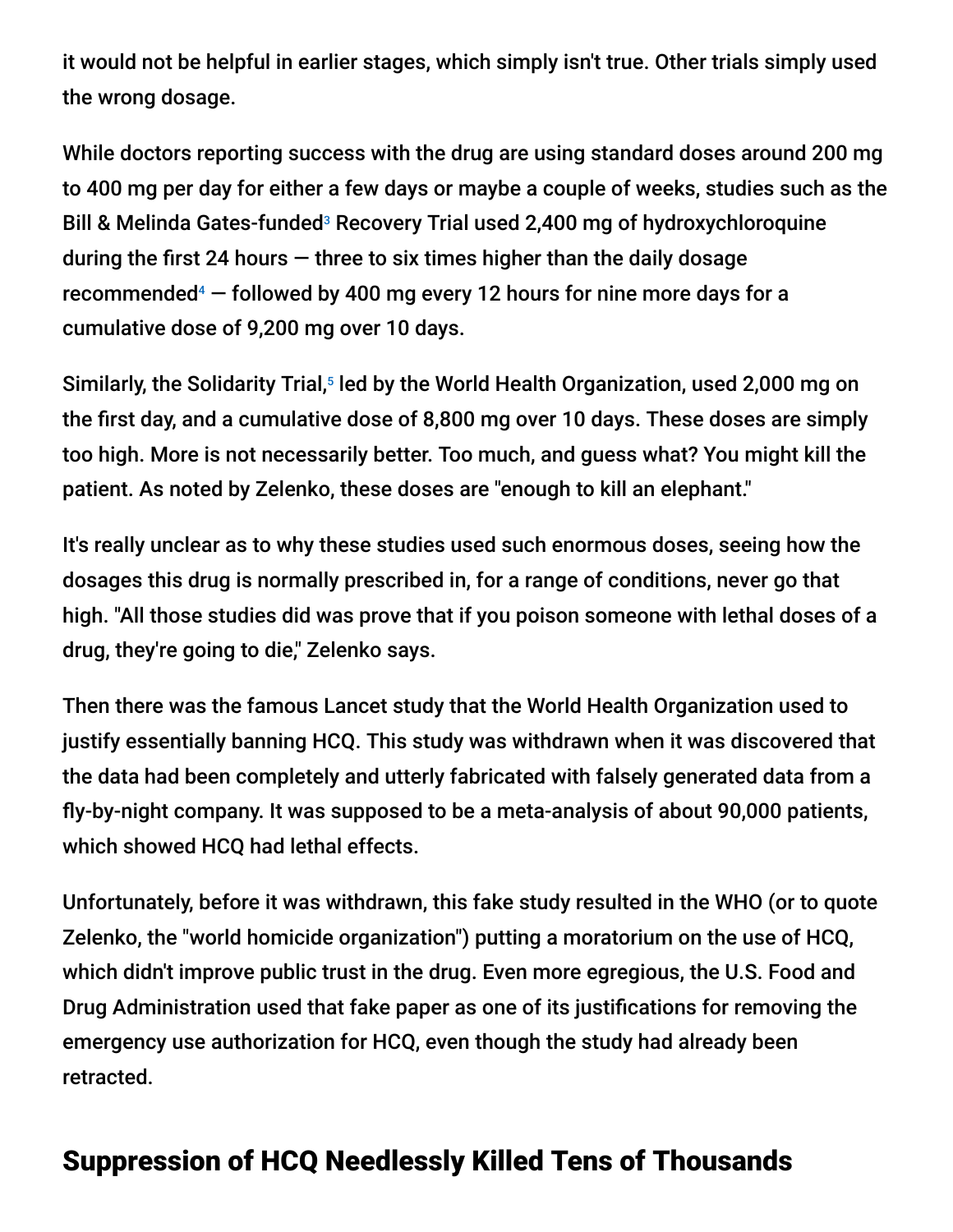According to Zelenko, "HCQ is the safest medication in the history of medicine, azithromycin is one of the most common antibiotics used in medicine, and zinc is a mineral that's well-known and well-tolerated. These drugs were affordable and available to take at home, which was very important. And they worked."

# **<sup>66</sup>** The virus is not dangerous if you approach it correctly **If you treat it** in the right timeframe if **correctly. If you treat it in the right timeframe, it's no different than a bad flu. You can deal with it. ~ Dr. Vladimir Zelenko"**

June 30, 2020, Zelenko and two co-authors published a study $\circ$  showing that treating COVID-19 patients who had confirmed positive test results "as early as possible after symptom onset" with zinc, low dose HCQ and azithromycin reduced odds of hospitalization by 84% and all-cause death by 500% compared to no treatment at all.

Crazy enough, even though Zelenko went to great lengths to share his clinical findings with the White House and the National Institutes of Health, he received no support and was told they had no use for it.

*"What's happened over the last 20 years is that the academic elite and pharmaceutical industry have bred a monopoly on medical truth,"* he says.

*"They feel only data generated through randomized control trials, pharmaceutical sponsored trials, or those that are coming out of major academic institutions are to be viewed as truth. Anything coming from a frontline country doctor must be anecdotal.*

*That's the crime here. And they created artificial barriers that prevented the flow of common sense and lifesaving information. You know which countries did take it seriously? See, this is a disease of affluence because the rich countries could afford the waste of money. The poor countries like Honduras … they had no options.*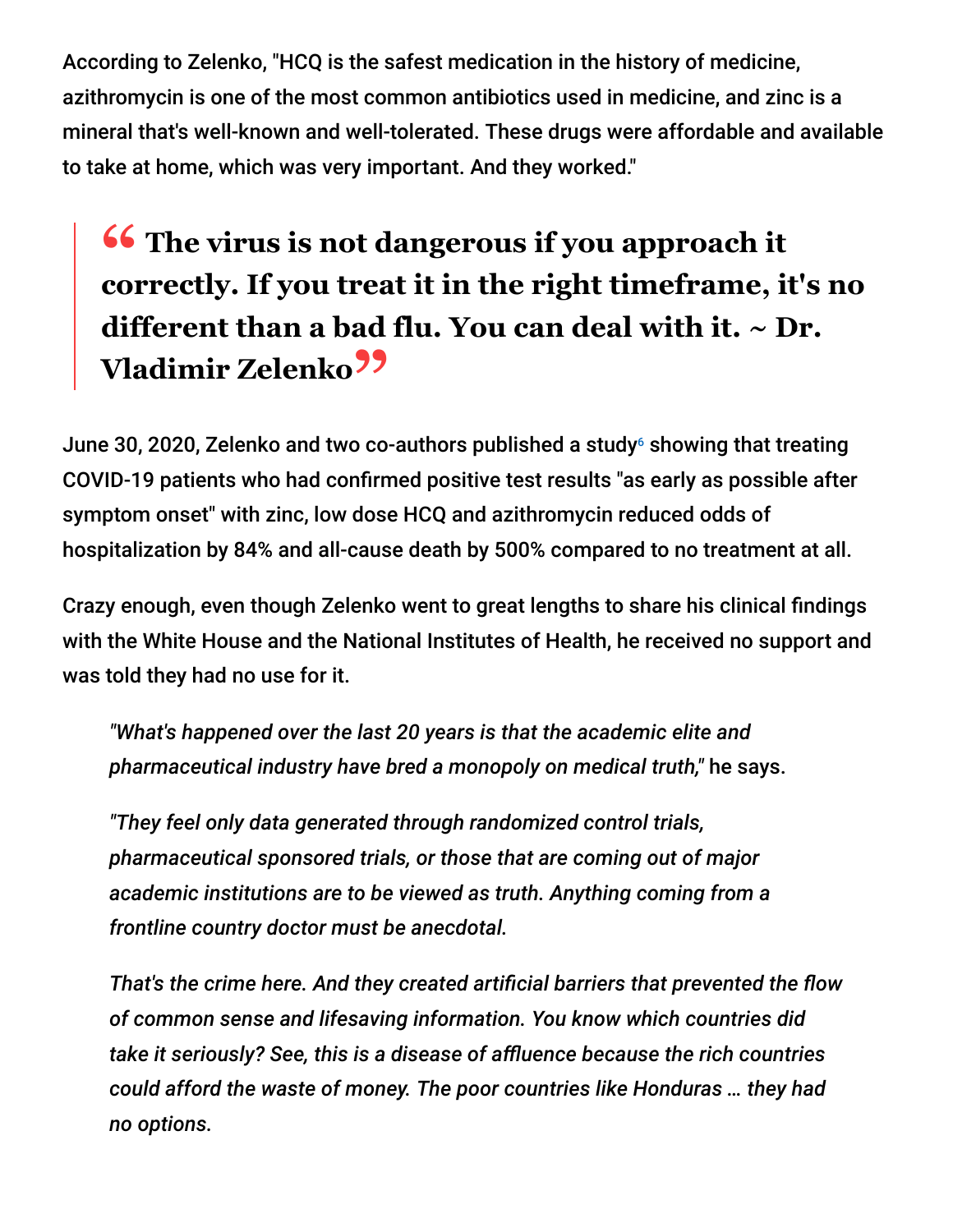*They couldn't afford respirators. They didn't have enough hospital capacity. So, they gravitated towards the cheap generic approaches. And those are the ones that have the best outcomes."*

Zelenko highlights Uganda, which has a population of about 50 million people, yet has recorded just 325 deaths. $7$  "I think this was a genocide against the elderly and a crime against humanity," he says. "There are plenty of people who have blood on their hands, including the media."

### Coordinated Effort to Cause Harm

He also stresses that the pandemic response, including the suppression of HCQ, has clearly been a global coordinated effort.

*"You have to ask yourself, who benefits from a destabilized world? Who benefits from chaos on the streets, from anarchy, from financial despair, from psychological trauma? ... In some parts of this country, suicide rates are up 600%.*

*I speak to my colleagues in emergency rooms — the amount of child abuse and spousal abuse they've seen is absolutely ridiculous. The amount of collateral damage from preventable illnesses, like heart disease and cancer that are skyrocketing because people are not getting access to routine care.*

*A lot of people weren't getting elective surgeries on time. So, there's been a lot of collateral damage. The shutdown is killing more people than the virus. The virus is not dangerous if you approach it correctly. If you treat it in the right timeframe, it's no different than a bad flu. You can deal with it. You don't have to shut down the world."*

# The True Agenda Coming Into Plain Sight

Indeed, the world is becoming increasingly black and white and it's becoming easier and easier to see that global and national systems are not benefiting but, rather, enslaving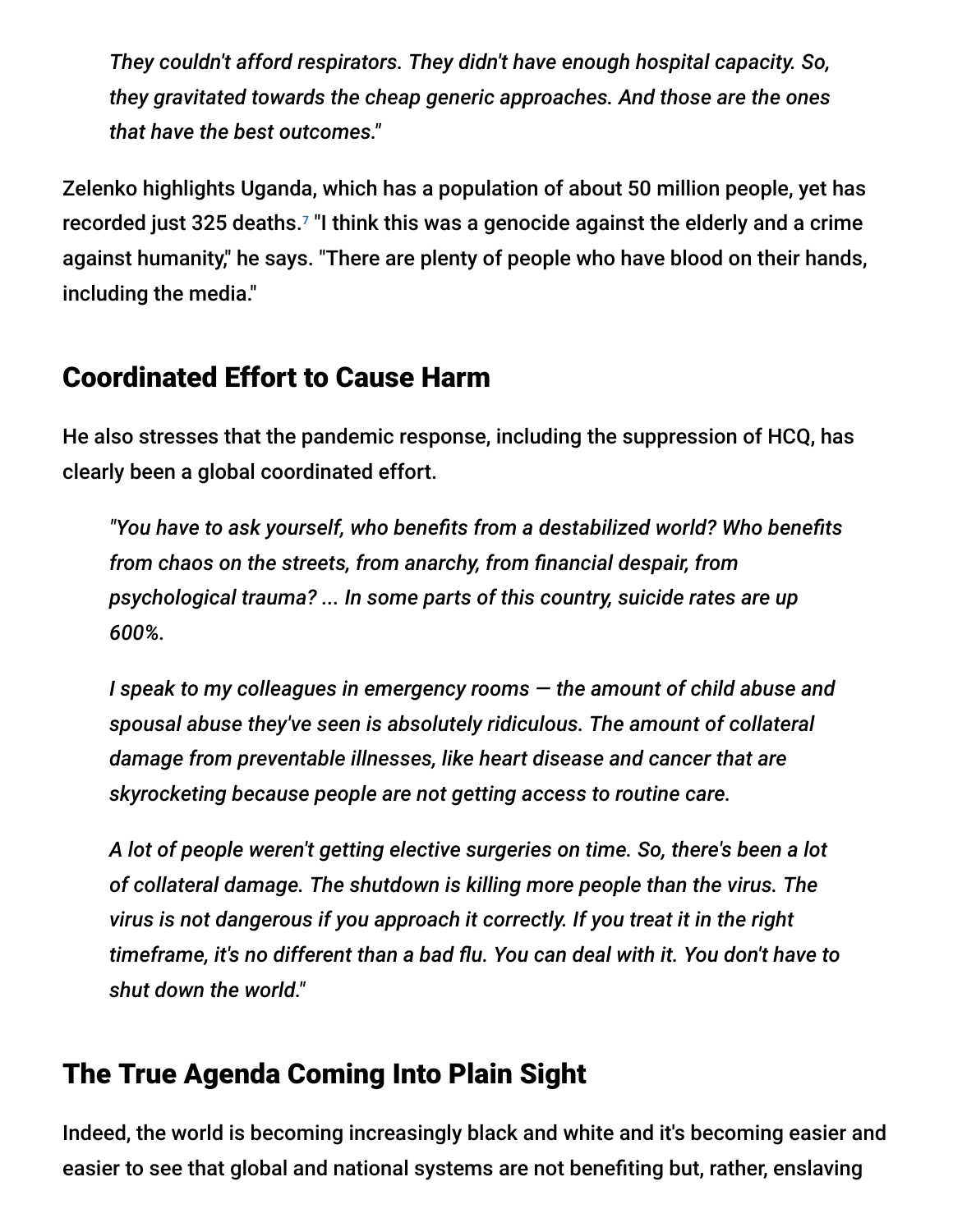the population, and how they're doing it. As noted by Zelenko:

*"I see the world now with such clarity ... It's no longer confusing. It's a binary choice. It's very clear who's on what side. And here are the teams: There are those who want to live a life of God, conscious … Our lives have sanctity. They're priceless and they should be preserved at all costs. And no one has the right to enslave another human being. That's one approach.*

*The other is [internment] … an attempt to enslave, psychologically, and even more so physically, the world population. Do you want to know what's coming? Look at Justin Trudeau statements. Justin Trudeau, the prime minister of Canada, just announced that anyone who tests positive will be quarantined in a government-run facility, until the government deems you safe to return back to society.*

*That's [also] what Cuomo wants to do in New York. And I'll tell you what I think. For what I'm about to say, I'm going to be labeled as a conspiracy theorist. But you know what? I don't care because, eventually, the truth will come out and history will prove it right.*

*If you look at the United Nations and the World Economic Forum, they have a plan. They have a 30-year plan, they have 100-year plan. That's all spelled out in their charter. Just look at it.*

*So there's a plan called the 2030 plan. You can go to the World Economic Forum and look at their own words. It's being run by Klaus Schwab and his group. He wrote a book called 'The Great Reset.' That's where the term comes from.*

*Now, all the governments are quoting him, like Justin Trudeau, Prince Charles, the Australian prime minister. There's a myriad of other politicians calling for the great reset. So, what is the great reset? What are they asking for?*

*No. 1, I mean it's absolutely ridiculous, but they're saying, 'You will own nothing and you will be happy.' That is their mission. No. 2, America will no longer be a superpower. No. 3, there will be a small group of nations that determine the*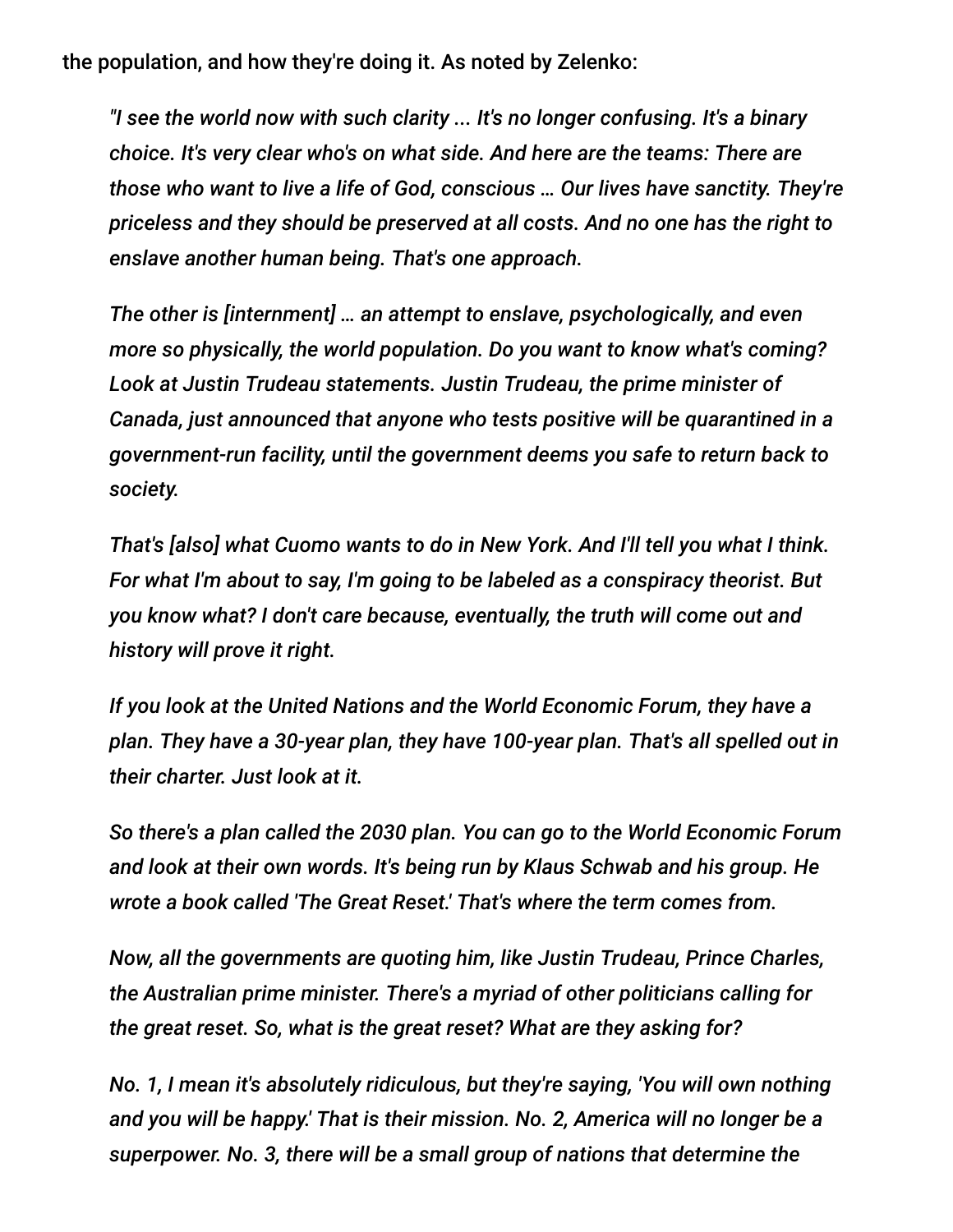*direction of where the world goes. No. 4, you won't eat meat except as an occasional treat.*

*No. 5, there'll be a global tax on fossil fuels to eradicate the reliance on oil. No. 6, a billion refugees will be displaced [and] we're going to have to incorporate them and absorb them into our society. These are their stated goals.*

*Now, how do you take the world's biggest country, most powerful country, richest country and make it no longer a world superpower? Well, that's exactly what they're doing. The economy is in shambles.*

*You've put in a government now that is passing foreign relief aid to China, Russia, Syria, Iran, the Palestinian Authority. They're sending billions of dollars now to financially support these countries. So, you have to ask yourself, what is going on here?*

*This all started many years ago, but when Trump went to Davos, in the first few years of his presidency, he said, 'I'm not part of your globalist agenda. I'm going to put my national interest first.' That was a poke in the eye of the globalists. That's the point when George Soros came out and said that Trump is one of the most dangerous people on the planet and he needs to be brought down.*

*He was dangerous to their agenda. So, what we're really fighting for is the soul of man. God is testing us, in my opinion. Every person is being asked one simple question, either bow down to God and have the divine presence protect you or you're going to bow down to Bill Gates … I'm calling for Nuremberg 2.0. These people need to be brought to justice."*

#### There's No Rational Justification for COVID-19 Vaccines

Zelenko also shares his views on the COVID-19 mRNA vaccines. He points out that while Gates is pushing COVID-19 vaccines, ostensibly to save lives, he's on record saying he feels the world population needs to be reduced.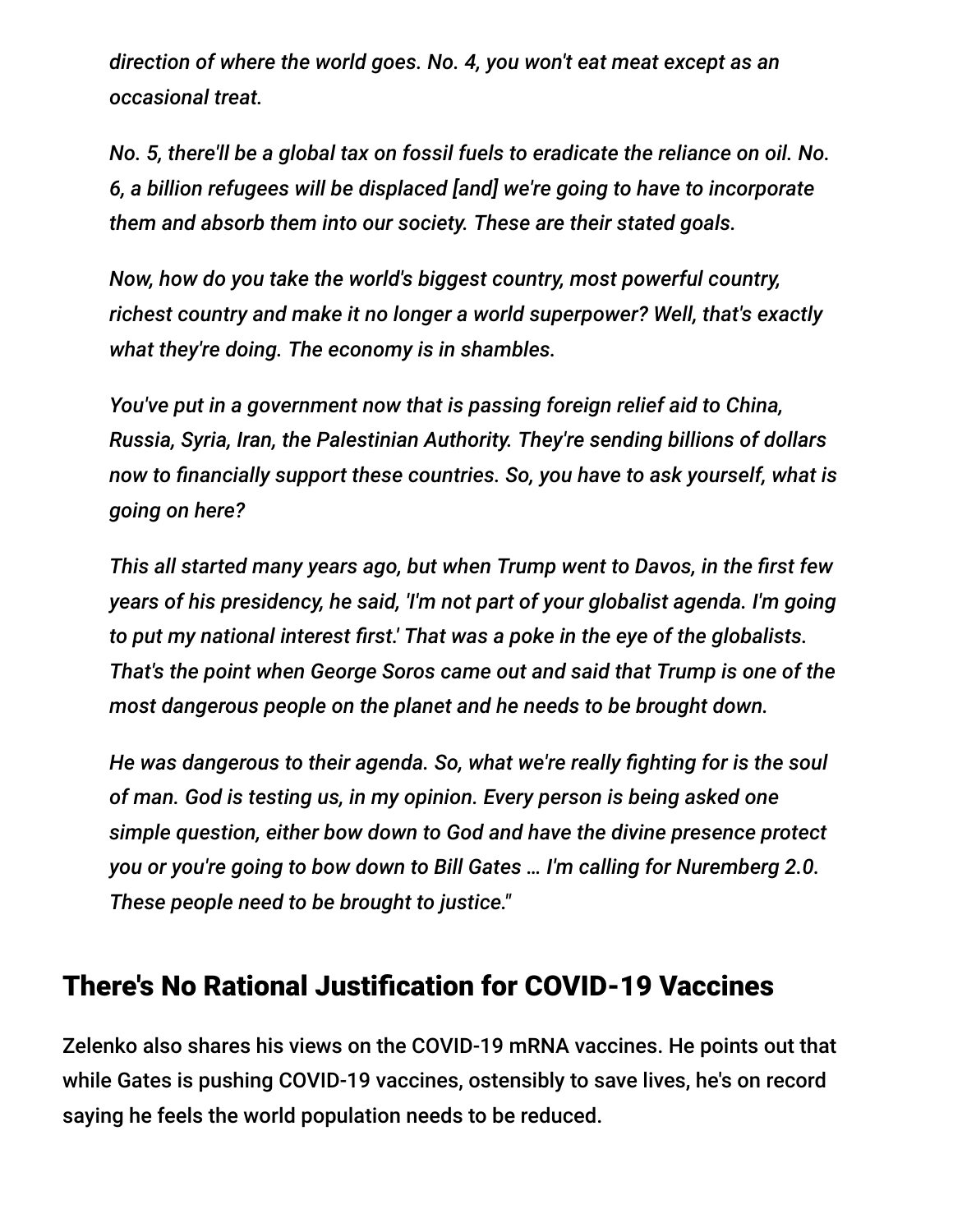*"If someone was a eugenicist and feels that the world population needs to be reduced, why would I take his vaccine for my health?"* he asks. *"The logical inconsistencies here are absolutely perverse.*

*I'm so pro-vaccine you can't imagine. I've given tens of thousands of patients vaccinations. I give it to myself and to my children. However, I'm not COVID-19 vaccine positive. And I'll tell you why: Because the majority of patients under the age of 45 have a near-100% recovery rate with a mild, runny nose from COVID-19. Why would I vaccinate someone with an experimental vaccine? The answer is not for medical reasons.*

*Another question, why would I give someone a vaccine, even if they are at high risk, if I can give them prophylaxis and/or early prehospital treatment and have a 100% recovery rate? Not for medical reasons.*

*Another question: Why would I give a vaccine to someone who's already had COVID-19 and has antibodies? Not for medical reasons. And why would I give a very specific vaccine to someone who is going to be exposed to a ton of different variants and strains and mutations?*

*I wouldn't. What I would use is an approach that inhibits RNA replication of RNA viruses, which works for all the strains, including, potentially, influenza. That's the big dirty secret here."*

#### It's Safe to Stop Living in Fear

Zelenko, who was born in a communist country and whose family suffered under communist and fascist rule, is quite sensitive to the signs of these authoritarian regimes. He recounts a story told in the book "The Gulag Archipelago," by Alexander Solzhenitsyn.

Stalin wanted to dig a canal from Moscow to St. Petersburg. The work, done in the middle of winter, led to the death of 400,000 prison workers, as they weren't given the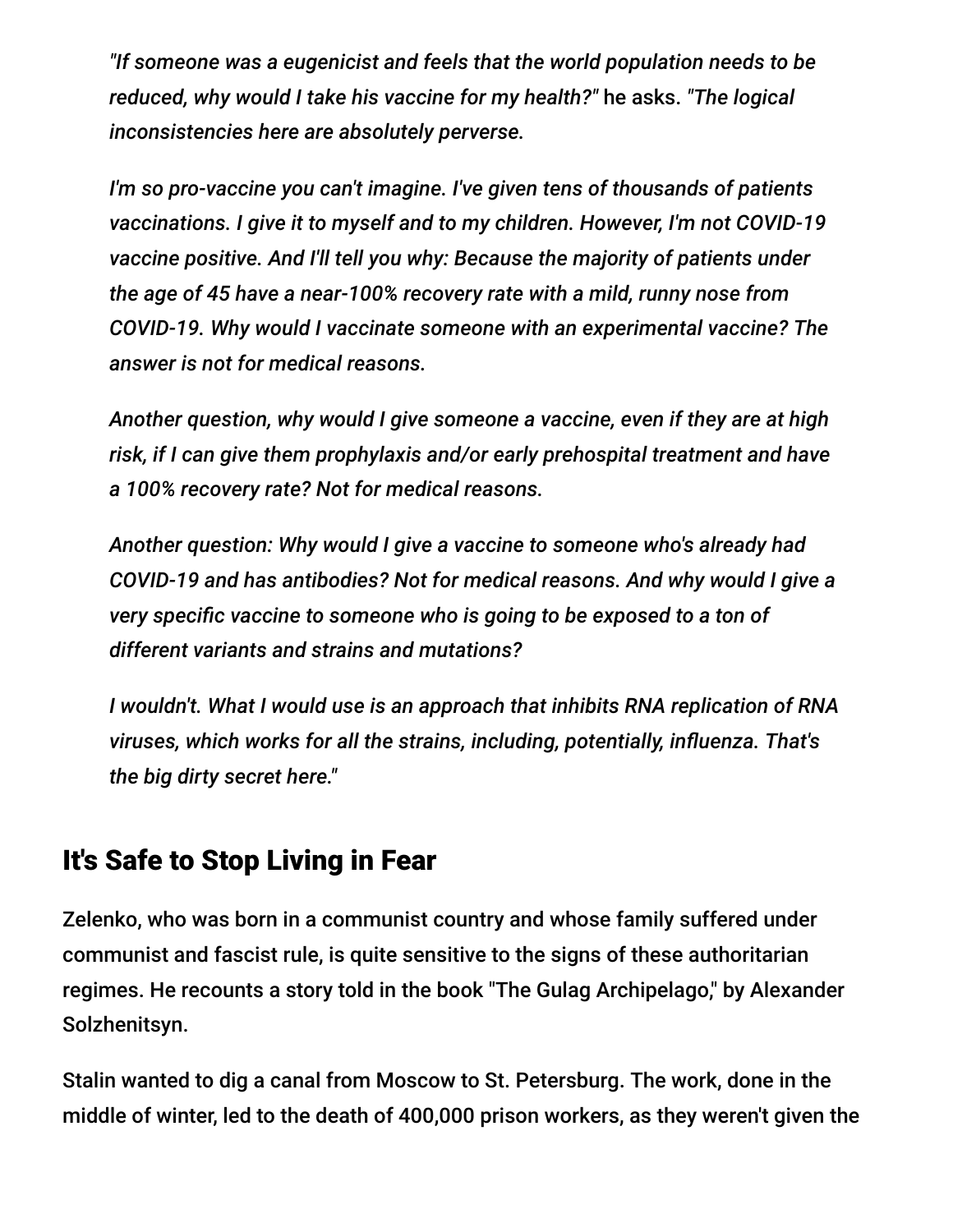appropriate clothes or tools. The bodies were thrown into the cement and became a permanent part of the canal.

*"No ship ever used the canal because it was too shallow. So, the question was, why was this canal built? And the answer is: So that 400,000 people would die,"* Zelenko says.

*"I'm not attacking the vaccine. I'm attacking the need for the vaccine. I have not enough information to say it's good or bad. And I don't like to guess. But what I can tell you is that I know for a fact that 99.98% of young and healthy people under the age of 45 recover, with no treatment.*

*I also know for a fact, from my own real-world battle-tested evidence, which has been reproduced now on hundreds of thousands of patients, that if you intervene early, you essentially eliminate hospitalization and death. And, I've now treated two waves. I have not seen one patient who's had COVID-19 in the first wave, get it again ...*

*So, the need for the vaccine doesn't exist. It's … been artificially conflated … offering people an artificial false hope solution in order to enslave them to be codependent on government. You know why my approach is so dangerous? Because not only does it treat COVID-19, [but] it treats anxiety. It tells people you don't need to worry.*

*My statement to the American people or whoever's listening is: Return to normal living. You do not need to worry. And by the way, there are nonprescription options … that can replace HCQ if your government or doctor are too stupid or vicious to give it to you. So, you don't have to rely on them. You can buy over-the-counter things that will save your own life. So, my point is, return back to normal life ...*

*It's unbelievable the crime that's been done on the human psyche. I'm screaming to humanity: Don't be scared! Be cautious. Be smart. Use common sense. But don't be scared. Return back to life. Reengage in life."*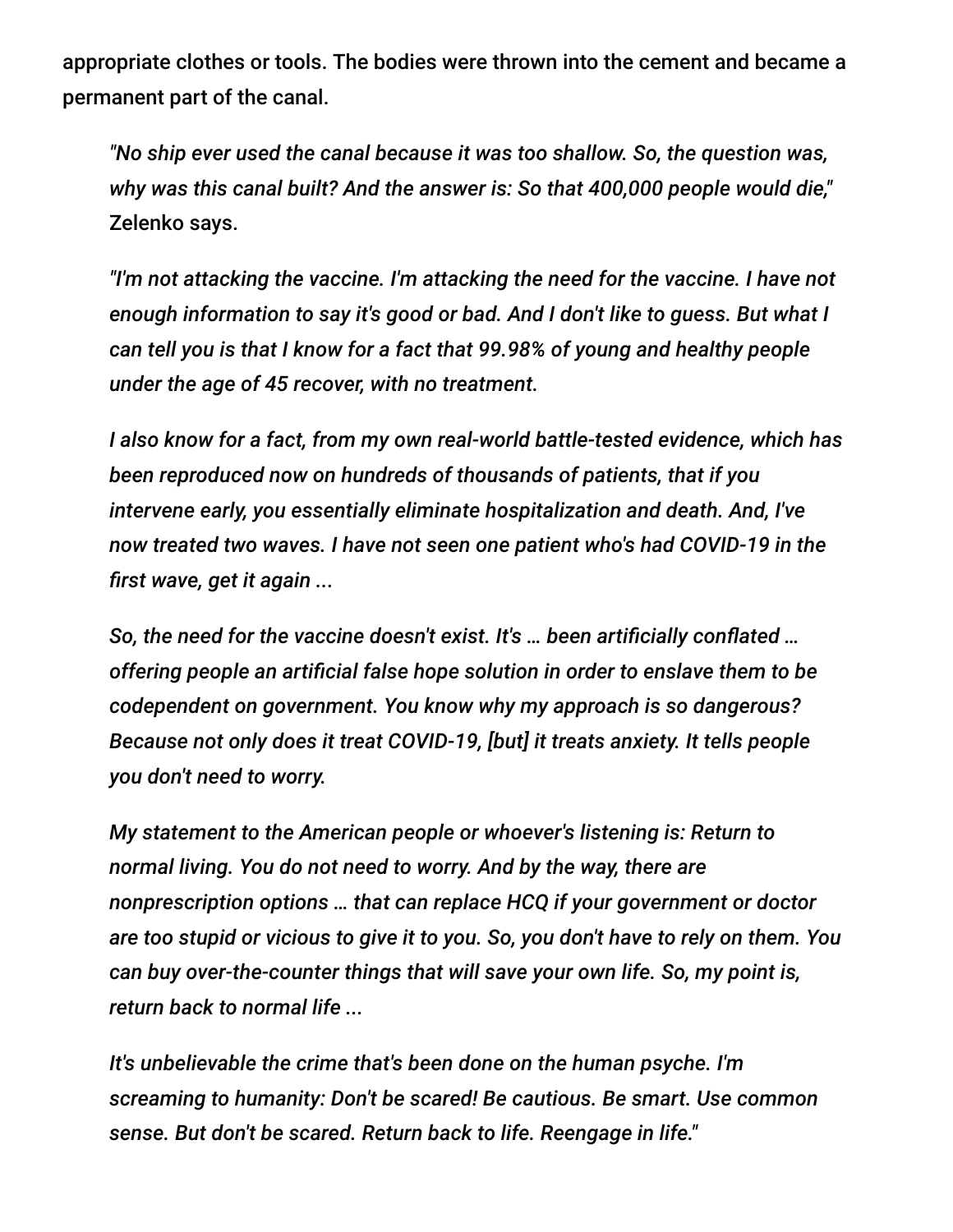### HCQ Mechanisms of Action and Alternatives

Over-the-counter alternatives to HCQ include EGCG (green tea extract) and quercetin, both of which are zinc ionophores and therefore work much like HCQ does. Quercetin works best when taken in conjunction with vitamin C, however, as the vitamin C helps activate it. Zelenko recommends taking 1,000 milligrams of vitamin C with it.

Now, HCQ does have other mechanisms of action beside being a zinc ionophore, so it's a better choice, but if you simply cannot get it, EGCG or quercetin are viable stand-ins. Additional benefits of HCQ include:

- $\bullet$  Inhibiting viral entry into the cytoplasm, in part by changing the pH
- Inhibiting cytokine storms through anti-inflammatory properties
- Stabilizing red blood cells, which improves oxygenation

"Since it has four different mechanisms of action, it's a very effective drug, and it has a half-life of 50 days in plasma," Zelenko says. "But if you can't get it, you can't get it. So, I'll take quercetin or EGCG."

The caveat here is you must implement this treatment within the right timeframe. It can be helpful to recognize we are in essence dealing with two diseases, or stages of disease, here.

First, there's the viral infection, and second, there's the immune over-response that leads to the release of inflammatory cytokines and agents that can cause blood clots. The key is to prevent the progression from the first stage to the second.

### Prescription Help Is Available

Like many others who have dared run the gauntlet that is HCQ promotion, Zelenko has been attacked from several angles. His character has been assassinated in the press, his medical credentials questioned and threatened, and his online presence silenced.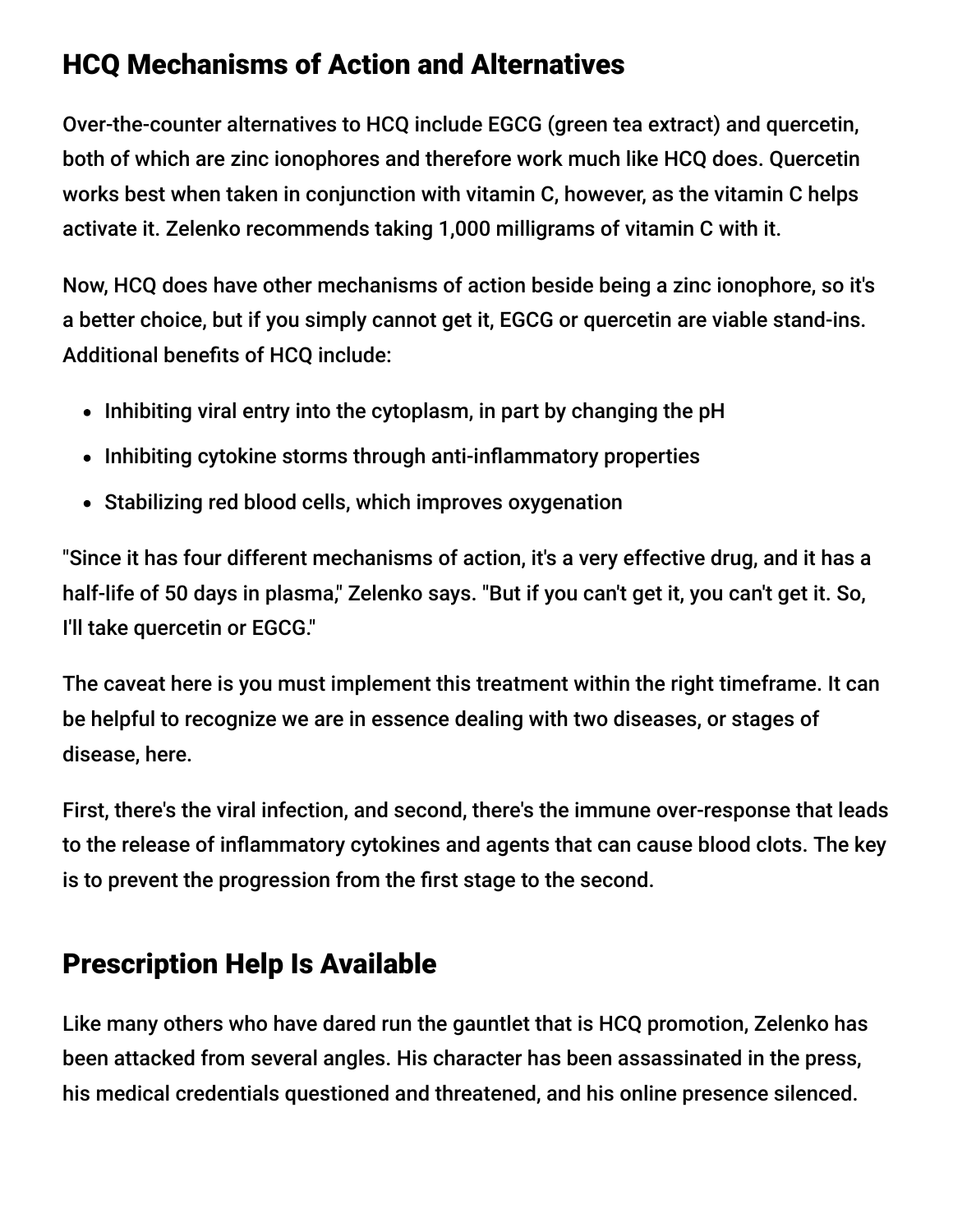*"I had had zero media experience before March 2020. I am of a quiet doctor who was taking care of his patients, living a serene life. All of a sudden, this all exploded on me ...*

*I was on Twitter, getting 10 million impressions per tweet. They shut me down last month for platform manipulation. I'm not even sure what that means. So, I had to develop my own website. It's free and has my protocols in 20 different languages."*

To learn more about Zelenko's protocol, be sure to visit his website, **[vladimirzelenkomd.com](https://www.vladimirzelenkomd.com/)**. There, you'll find protocols not only for early treatment but also prophylaxis, along with studies that document the rationale for each of the treatment components and patient testimonials.

His website also includes access to telemedicine via "Speak With an MD," which can overnight your medication. "So, if you live in a state that's tyrannical, you can have a consultation with Dr. Fields," Zelenko says. "I had to develop this because there were patients around the country who didn't have access [to HCQ]."

HCQ should be available to most people in the U.S. at this point, but you do need a prescription, and some doctors are still unwilling or resistant to prescribe it. Other times, pharmacies can create roadblocks. "It may take some diligence but none of my patients goes without the medication written for them," he says.

# Early Treatment Prevents 'Long Haul' Side Effects

In closing, it's worth noting that when you treat early, your risk of developing long-term side effects, commonly referred to as "long-haulers," is virtually nil. Not a single one of Zelenko's patients who received treatment within the first five days of symptom onset went on to develop long-haul symptoms afterward.

*"I had patients that were long-haulers, but they came to me after that window, and they were already advanced in the inflammatory process. At that point, the*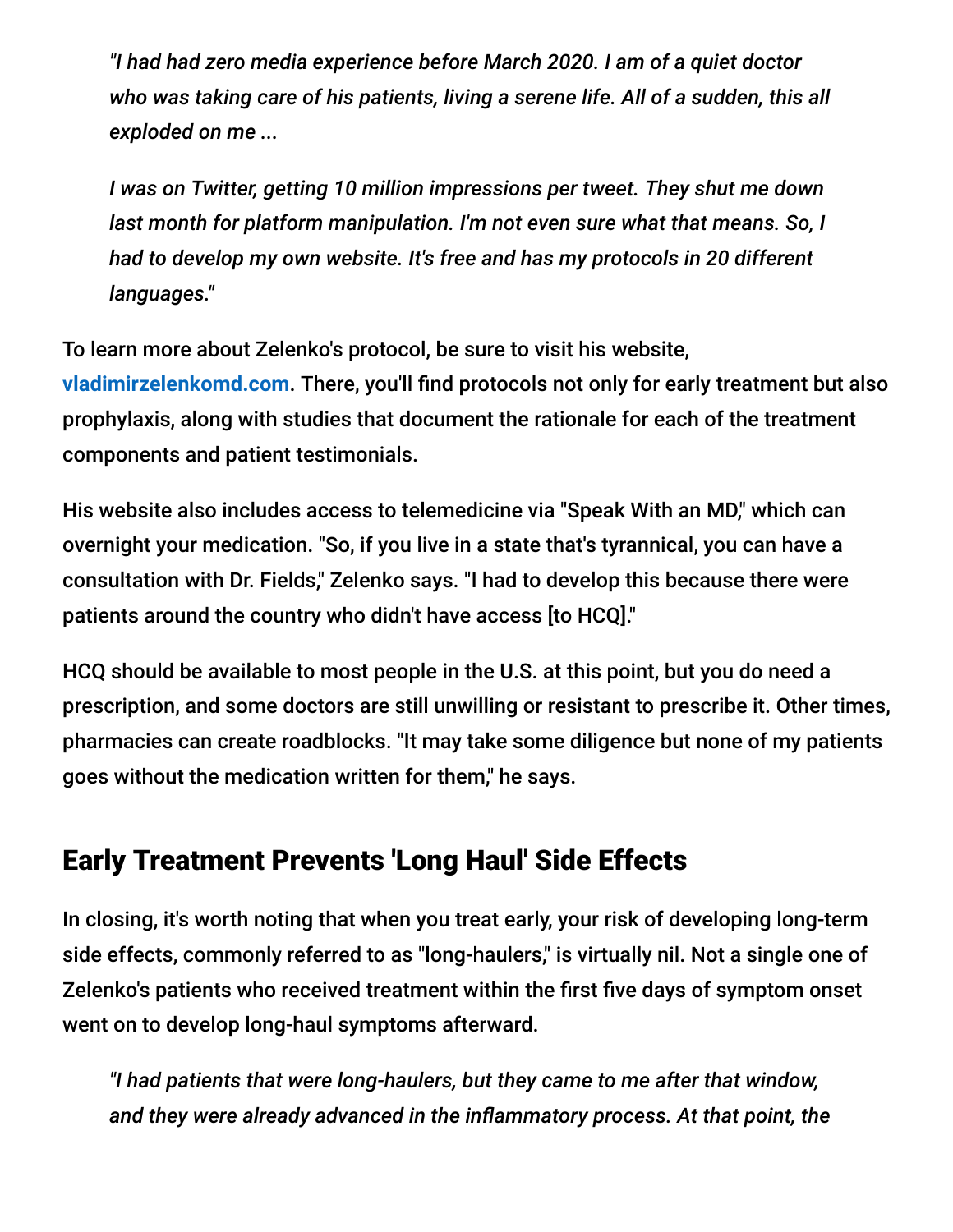*cytokine storm had already taken hold. They had developed blood clots, some of them had pulmonary infarct, or strokes actually.*

*Others developed ARDS or catastrophic lung damage and pneumonias, and others just are not themselves. I don't know how to describe it, but it ate away part of their souls. They're not the same people. There's depression, there's lack of energy. There's a psychological impact as well.*

*So, it's not that I don't deal with long-haulers, I do. But the way to prevent the long-hauler syndrome is to intervene within the first five days, with appropriate antiviral medication in high-risk patients. That is 100% successful,"* he says.

#### The Light of Truth Will Prevail

Zelenko refers to the COVID-19 pandemic and everything surrounding it as an information war, a propaganda war, and his primary objective and agenda in this war is to educate and speak truth.

*"There's a lot of false narrative being pumped into the heads of people, to create fear,"* he says. *"In the Psalms of David, it says, 'With crooked people, you have to deal crookedly.' It also says you should learn from a thief.*

*So, I learned from the enemy, and I use their tactics to counter them. The main tactic is to spread truth. By the way, it's no longer dependent on me. I have second and third and fourth generation leaders that have taken on the mission and are really spreading the knowledge worldwide.*

*It's unstoppable. They could try to slow it down, and they are. But the truth will come out. The truth is coming out. And when the truth will be revealed, the people that try to obstruct it and use lies to slaughter, will be destroyed by it, God willing.*

*I am now more optimistic than I've ever been, simply because there's no more confusion. Life was very confusing. You didn't know what was good, what was*